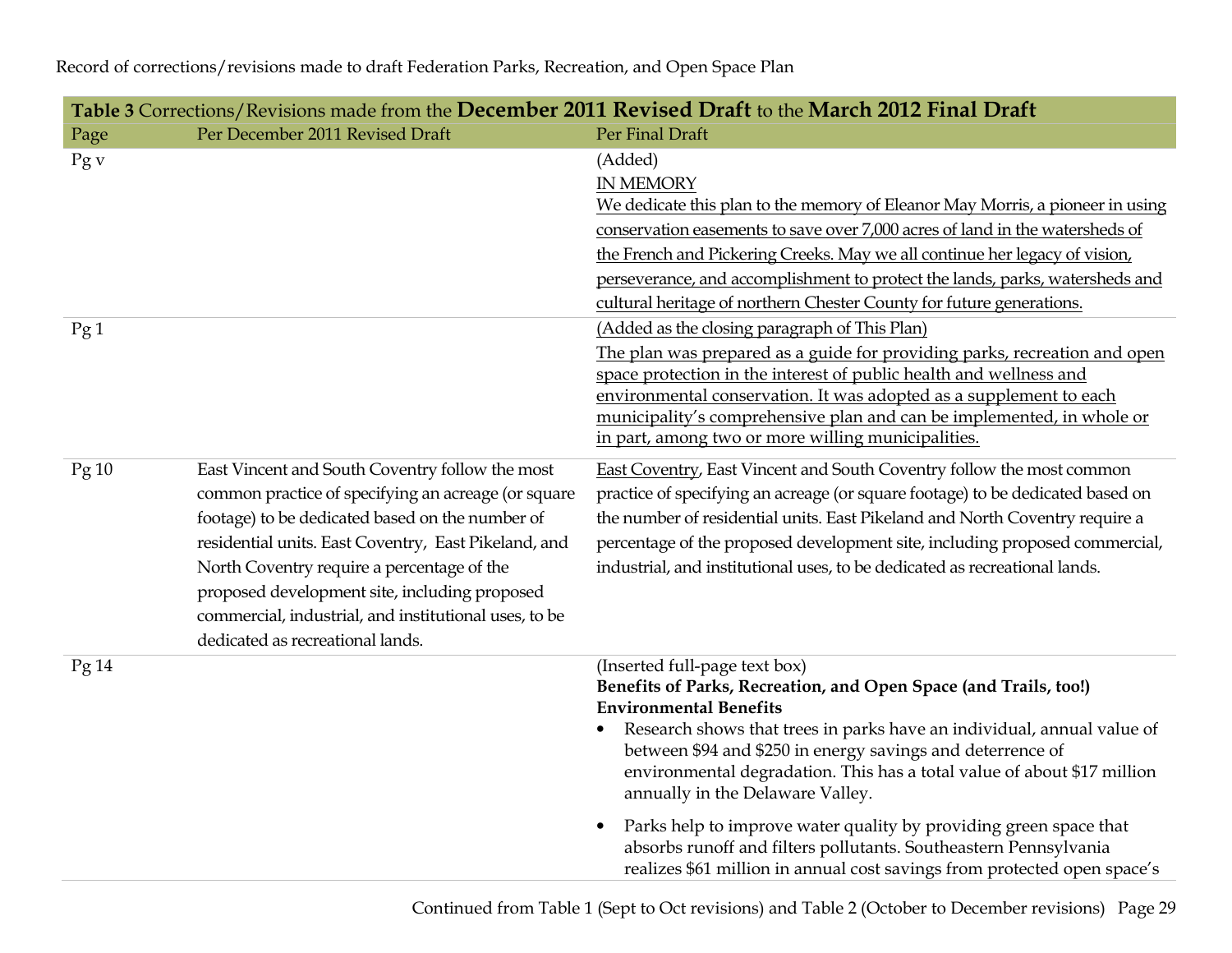$\overline{\phantom{a}}$ 

| Table 3 Corrections/Revisions made from the December 2011 Revised Draft to the March 2012 Final Draft |                                 |                                                                                                                                                                                                                                                                                                                                                                                                                             |  |  |
|-------------------------------------------------------------------------------------------------------|---------------------------------|-----------------------------------------------------------------------------------------------------------------------------------------------------------------------------------------------------------------------------------------------------------------------------------------------------------------------------------------------------------------------------------------------------------------------------|--|--|
| Page                                                                                                  | Per December 2011 Revised Draft | Per Final Draft                                                                                                                                                                                                                                                                                                                                                                                                             |  |  |
|                                                                                                       |                                 | filtration of pollutants and replenishment of the water supply.                                                                                                                                                                                                                                                                                                                                                             |  |  |
|                                                                                                       |                                 | Parks and open spaces preserve and buffer vital land and water resources,<br>provide important habitat for plants and animals, and demonstrate low-<br>impact environmental management practices. They can also important<br>venues for environmental education and community-based<br>environmental stewardship activities.                                                                                                |  |  |
|                                                                                                       |                                 | A well-connected parks system supports wildlife movement and is<br>essential to the life cycles of some species.                                                                                                                                                                                                                                                                                                            |  |  |
|                                                                                                       |                                 | Parks and open spaces can protect significant historic features of the<br>natural landscape.                                                                                                                                                                                                                                                                                                                                |  |  |
|                                                                                                       |                                 | <b>Economic Benefits</b><br>Open space adds \$16.3 billion to the value of homes in southeastern<br>Pennsylvania. Parks increase property values. Homes within 2,000 feet<br>of a park have a premium of about 20 percent over similar homes<br>farther away. Open space generates \$240 million in property tax<br>revenues annually.                                                                                      |  |  |
|                                                                                                       |                                 | Parks attract businesses. The availability of parks and recreation<br>opportunities is the top reason that business owners choose a location<br>next to location and availability of labor force.                                                                                                                                                                                                                           |  |  |
|                                                                                                       |                                 | Parks are one of the most direct ways that our country can save money<br>on health care costs by offering physical activity opportunities. The<br>United States spends \$147 billion annually on direct and indirect costs<br>of the obesity epidemic which stems largely from lifestyle choices of<br>inactivity and poor diet. Improved health saves \$800 million in annual<br>health care costs in the Delaware Valley. |  |  |
|                                                                                                       |                                 | <b>Social Benefits</b><br>Recreation has been found to be the number one factor in creating<br>$\bullet$<br>healthy family bonds, the foundation of our society.                                                                                                                                                                                                                                                            |  |  |
|                                                                                                       |                                 | Parks and recreation is second only to the role of faith-based<br>institutions in contributing to the happiness of the citizens about their                                                                                                                                                                                                                                                                                 |  |  |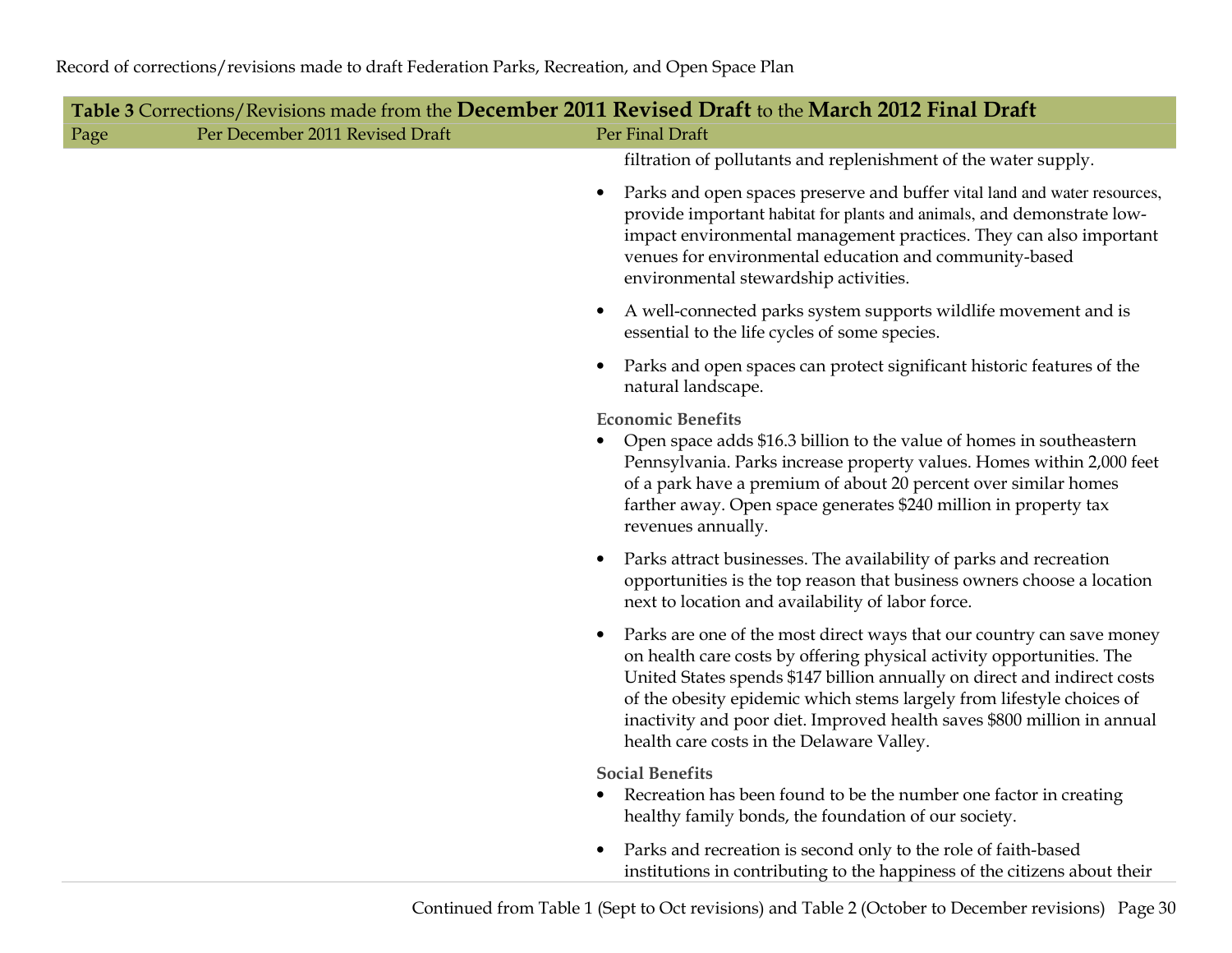| Table 3 Corrections/Revisions made from the December 2011 Revised Draft to the March 2012 Final Draft |                                                                           |                                                                                                                                                                                                                                         |  |
|-------------------------------------------------------------------------------------------------------|---------------------------------------------------------------------------|-----------------------------------------------------------------------------------------------------------------------------------------------------------------------------------------------------------------------------------------|--|
| Page                                                                                                  | Per December 2011 Revised Draft                                           | Per Final Draft                                                                                                                                                                                                                         |  |
|                                                                                                       |                                                                           | community.                                                                                                                                                                                                                              |  |
|                                                                                                       |                                                                           | Community facilities, including parks and open spaces, are the source<br>of community pride and identity.                                                                                                                               |  |
|                                                                                                       |                                                                           | Trails connect people to nature, provide transportation, create jobs,<br>attract tourists and stimulate the local economy.                                                                                                              |  |
|                                                                                                       |                                                                           | <b>Personal Benefits</b><br>Children's play is essential to the human development process.                                                                                                                                              |  |
|                                                                                                       |                                                                           | Physical activity and leisure are important to fostering a positive self-<br>image and essential to stress management. Recreation opportunities for<br>youth provide alternatives to delinquency and gang-related activity.             |  |
|                                                                                                       |                                                                           | Parks and park facilities provide important opportunities for regular<br>physical activity - one of the best methods of health insurance. Each<br>household with close to home public recreation opportunities saves<br>\$392 annually. |  |
|                                                                                                       |                                                                           | Sources: National Recreation and Park Association, Delaware Valley<br>Regional Planning Commission, Penn State University, Canadian Parks<br>and Recreation Association, American Trails, and the Rails to Trail<br>Conservancy.        |  |
| Pg17                                                                                                  | Permitted trail users should use these<br>opportunities to share benefits | Those who have permission to use trails on private lands should use these<br>opportunities to speak with landowners to share benefits                                                                                                   |  |
| Pg23<br>Table 4-1                                                                                     |                                                                           | (Added Fricks Lochs as example Heritage park)                                                                                                                                                                                           |  |
| Pg36                                                                                                  | Wineberry Estates Park (no details)                                       | Site known as Wineberry Estates                                                                                                                                                                                                         |  |
| Table 5-2                                                                                             |                                                                           | Plan limited development in conjunction with the adjacent Maack<br>Property<br><b>•</b> Develop trails and establish permitted trail user groups                                                                                        |  |
|                                                                                                       |                                                                           | • Include identification/welcome signage at park entrance and                                                                                                                                                                           |  |
|                                                                                                       |                                                                           |                                                                                                                                                                                                                                         |  |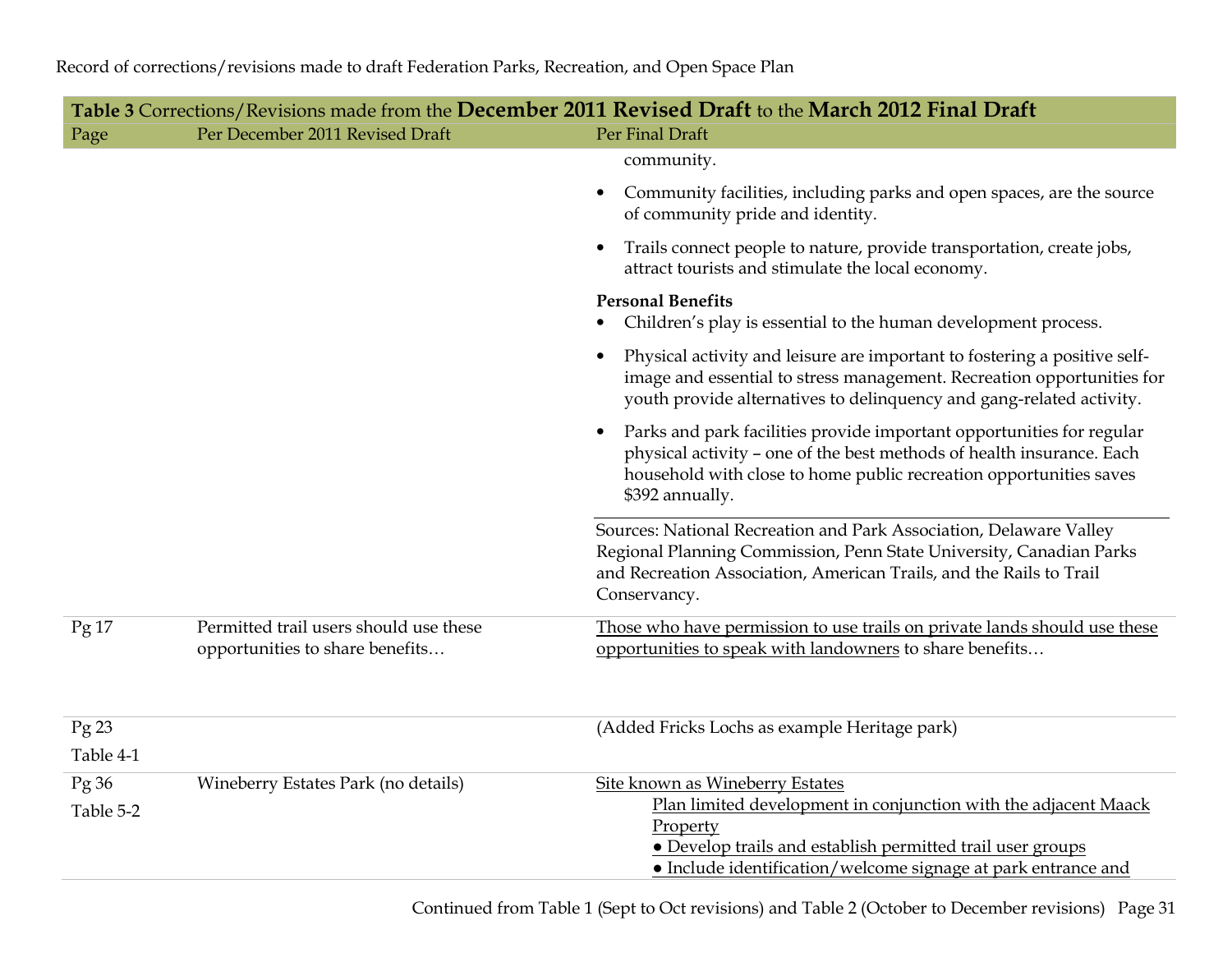|                | Table 3 Corrections/Revisions made from the December 2011 Revised Draft to the March 2012 Final Draft |                                                                                                                           |  |  |
|----------------|-------------------------------------------------------------------------------------------------------|---------------------------------------------------------------------------------------------------------------------------|--|--|
| Page           | Per December 2011 Revised Draft                                                                       | Per Final Draft                                                                                                           |  |  |
|                |                                                                                                       | orientation signage at parking areas                                                                                      |  |  |
|                |                                                                                                       | · Include public art on one or more themes of nature, culture, or                                                         |  |  |
|                |                                                                                                       | history                                                                                                                   |  |  |
|                |                                                                                                       | <b>.</b> Include benches for sun and shaded seating                                                                       |  |  |
|                |                                                                                                       | • Designate parking for permitted trail users and their vehicles                                                          |  |  |
| Page 38        | Future parkland already owned by the                                                                  | Future parkland already owned by the municipalities will help to meet the                                                 |  |  |
| <b>Rec</b> 1.4 | municipalities will help to meet the need for                                                         | need for additional sports fields, walking paths and trails, and other                                                    |  |  |
|                | additional sports fields, walking paths and trails,                                                   | recreation facilities. However, their individual sizes, locations, and site                                               |  |  |
|                | and other recreation facilities. However, their                                                       | constraints may not enable them to fulfill all present and projected future                                               |  |  |
|                | individual sizes, locations, and site constraints                                                     | needs. Municipalities should continue to acquire parkland through                                                         |  |  |
|                | may not enable them to fulfill all present and                                                        | municipal land acquisition as well as revised mandatory dedication of                                                     |  |  |
|                | projected future needs.                                                                               | parkland provision and fee-in-lieu provisions.<br>Municipalities should strengthen their mandatory dedication of parkland |  |  |
|                | Municipalities should strengthen their mandatory                                                      | provisions and create consistency among their standards to acquire                                                        |  |  |
|                | dedication of parkland provisions and create                                                          | parkland through the actions of private developers, i.e., at minimal cost to                                              |  |  |
|                | consistency among their standards. This will                                                          | the townships. Stronger provisions will enable each municipality to                                                       |  |  |
|                | enable each municipality to continue to acquire                                                       | continue to acquire and protect larger land areas where appropriate                                                       |  |  |
|                | and protect larger land areas where appropriate                                                       | (especially flat lands suitable for active recreation) and to make strategic                                              |  |  |
|                | (especially flat lands suitable for active recreation)                                                | use of the fee-in-lieu of parkland dedication alternative (fee-in-lieu) to fund                                           |  |  |
|                | and to make strategic use of the fee-in-lieu of                                                       | for site development when lands are not suitable for needed facilities.                                                   |  |  |
|                | parkland dedication alternative (fee-in-lieu) to                                                      | Consistency will reflect a shared vision and value for parkland and will                                                  |  |  |
|                | fund for site development when available lands                                                        | encourage interconnectivity of parkland and trails. Municipalities should                                                 |  |  |
|                | are not suitable for public parkland.                                                                 | gather their provisions for comparison and assemble a regional model for                                                  |  |  |
|                |                                                                                                       | municipal consideration. North Coventry and South Coventry, which                                                         |  |  |
|                |                                                                                                       | outline provisions for eligible lands, and East Pikeland, which has the most                                              |  |  |
|                |                                                                                                       | detailed trail provisions, should be considered.                                                                          |  |  |
| Page 39        |                                                                                                       | (All bullets revised and Table 5-3 SALDO Requirement at 28 acres per 1,000                                                |  |  |
|                |                                                                                                       | residents added. See end of document for Table 5-3.)                                                                      |  |  |
|                |                                                                                                       | The regional model should incorporate or update the following:                                                            |  |  |
|                |                                                                                                       | The application of mandatory dedication of parkland to all land                                                           |  |  |
|                |                                                                                                       | developments not just residential development. Where in use, this                                                         |  |  |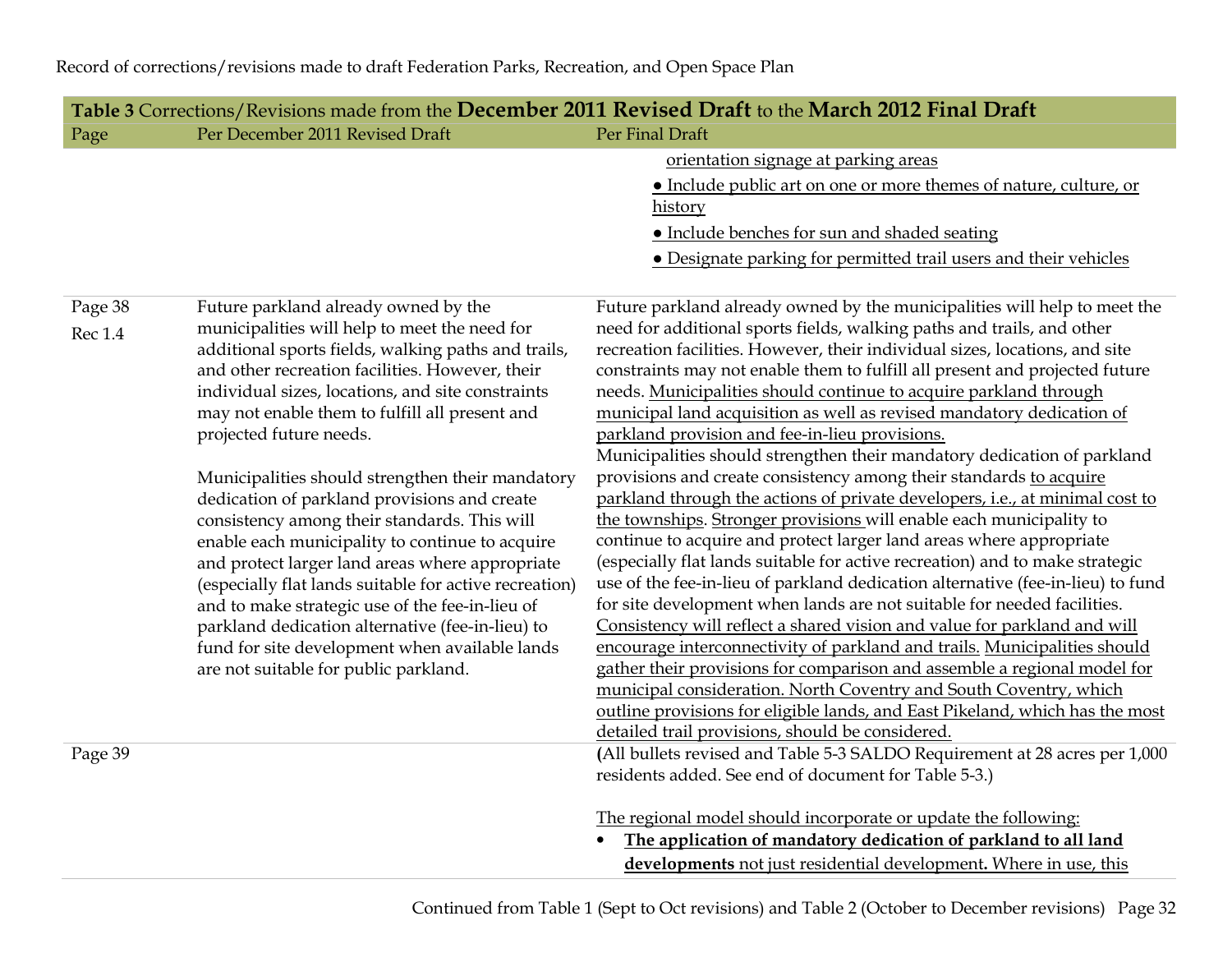| Table 3 Corrections/Revisions made from the December 2011 Revised Draft to the March 2012 Final Draft |                                 |                                                                                                                                                                                                                                                                                                                                                                                                                                                                                                                                                                                                                                                                                                                                                                                                                                                                                                                              |  |  |
|-------------------------------------------------------------------------------------------------------|---------------------------------|------------------------------------------------------------------------------------------------------------------------------------------------------------------------------------------------------------------------------------------------------------------------------------------------------------------------------------------------------------------------------------------------------------------------------------------------------------------------------------------------------------------------------------------------------------------------------------------------------------------------------------------------------------------------------------------------------------------------------------------------------------------------------------------------------------------------------------------------------------------------------------------------------------------------------|--|--|
| Page                                                                                                  | Per December 2011 Revised Draft | Per Final Draft                                                                                                                                                                                                                                                                                                                                                                                                                                                                                                                                                                                                                                                                                                                                                                                                                                                                                                              |  |  |
|                                                                                                       |                                 | provision is applied as a percent of the parcel.                                                                                                                                                                                                                                                                                                                                                                                                                                                                                                                                                                                                                                                                                                                                                                                                                                                                             |  |  |
|                                                                                                       |                                 | The amount of land to be dedicated. A parkland standard of 28 acres<br>$\bullet$<br>per 1,000 residents is needed meet the true need to support active,<br>healthy lifestyles among citizens. Table 5-3 shows this as an acreage per<br>dwelling unit for each municipality based on the 2009 estimate of<br>average household size, and a percentage of the parcel for proposed<br>non-residential land uses. These figures should be recalculated using<br>current household sizes when ordinance provisions are prepared.                                                                                                                                                                                                                                                                                                                                                                                                 |  |  |
|                                                                                                       |                                 | Lands eligible for dedication, based on this plan and other municipal<br>planning for open space, which may specify natural drainageways,<br>steep slopes, woodlands, prime farmland, significant natural areas,<br>historical sites, and existing trails.<br>Other design considerations, such as length/width configuration<br>(except for trails), maximum area of passive open space, accessibility<br>from public right-of-way, and interconnectivity.<br>Provisions and Standards for Fee-in-Lieu of Mandatory Dedication<br>of Parkland, including<br>Conditions under which the governing body should require a<br>$\circ$<br>fee in lieu of parkland dedication, such as<br>when the land is incompatible ;<br>п<br>when the land otherwise does not conform ;<br>when it is impractical ; or<br>Е<br>Upon specific recommendation of the Township Park<br>and Recreation Board to the Board of Supervisors for its |  |  |
|                                                                                                       |                                 | consideration.<br>Fee Value and Determination that specify that the value of the<br>$\circ$<br>fee in lieu of land dedication is equivalent to the fair market<br>value (FMV) of buildable acreage on the property                                                                                                                                                                                                                                                                                                                                                                                                                                                                                                                                                                                                                                                                                                           |  |  |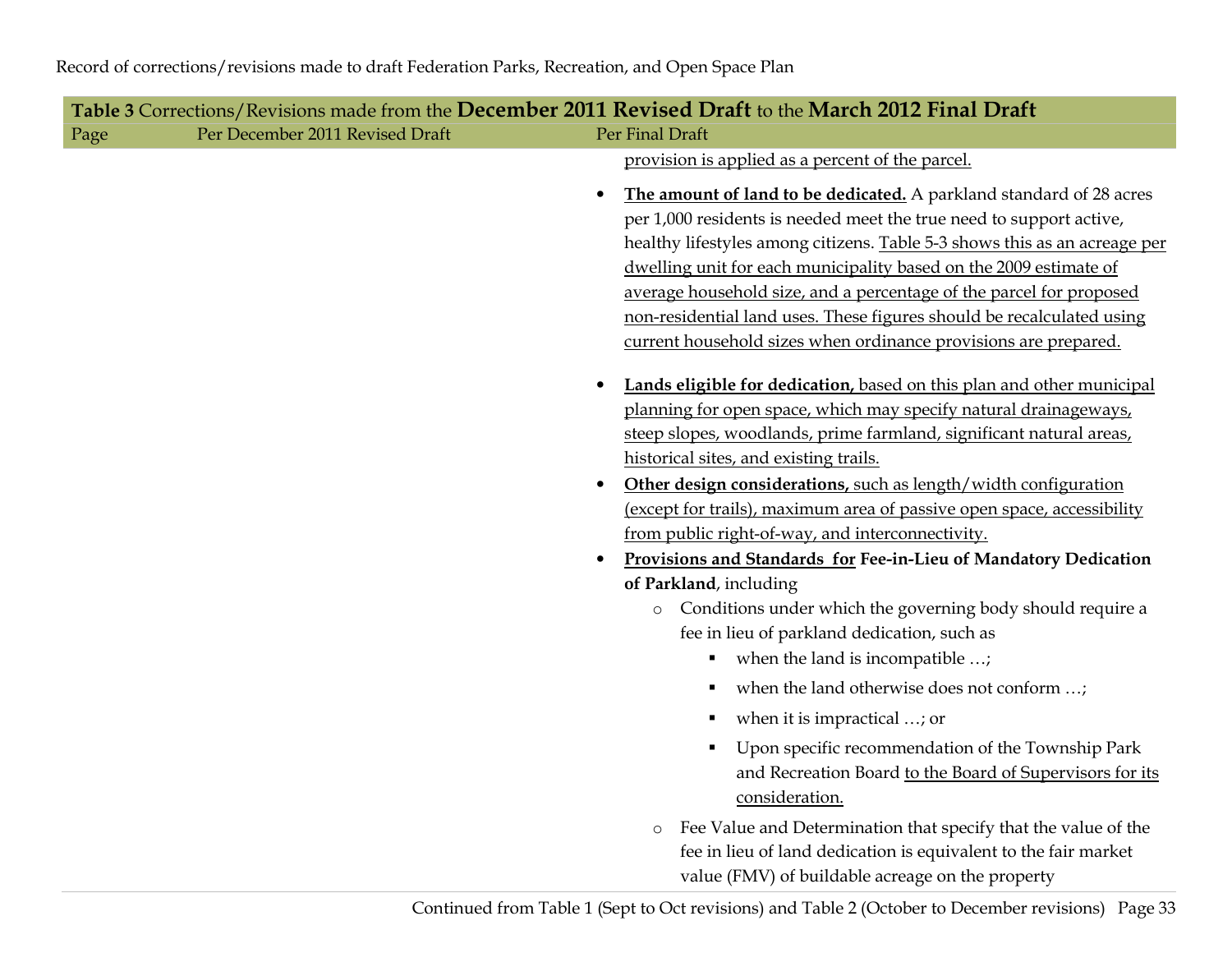|                         |                                                                                                                                                                                                                     | Table 3 Corrections/Revisions made from the December 2011 Revised Draft to the March 2012 Final Draft                                                                                                                                                                                                                                                                                                                                                                                                                                                                                                                                                                                                                                                                                                |
|-------------------------|---------------------------------------------------------------------------------------------------------------------------------------------------------------------------------------------------------------------|------------------------------------------------------------------------------------------------------------------------------------------------------------------------------------------------------------------------------------------------------------------------------------------------------------------------------------------------------------------------------------------------------------------------------------------------------------------------------------------------------------------------------------------------------------------------------------------------------------------------------------------------------------------------------------------------------------------------------------------------------------------------------------------------------|
| Page                    | Per December 2011 Revised Draft                                                                                                                                                                                     | Per Final Draft                                                                                                                                                                                                                                                                                                                                                                                                                                                                                                                                                                                                                                                                                                                                                                                      |
|                         |                                                                                                                                                                                                                     | where "fair market value" (FMV)  over multiple years.                                                                                                                                                                                                                                                                                                                                                                                                                                                                                                                                                                                                                                                                                                                                                |
|                         |                                                                                                                                                                                                                     | This approach keeps fees in line with increasing market                                                                                                                                                                                                                                                                                                                                                                                                                                                                                                                                                                                                                                                                                                                                              |
|                         |                                                                                                                                                                                                                     | values without the need to amend the fixed fee                                                                                                                                                                                                                                                                                                                                                                                                                                                                                                                                                                                                                                                                                                                                                       |
|                         |                                                                                                                                                                                                                     | provision of the ordinance.                                                                                                                                                                                                                                                                                                                                                                                                                                                                                                                                                                                                                                                                                                                                                                          |
|                         |                                                                                                                                                                                                                     | based upon a written appraisal report<br>п                                                                                                                                                                                                                                                                                                                                                                                                                                                                                                                                                                                                                                                                                                                                                           |
|                         |                                                                                                                                                                                                                     | with a specified process to resolve disputed appraisals.                                                                                                                                                                                                                                                                                                                                                                                                                                                                                                                                                                                                                                                                                                                                             |
|                         |                                                                                                                                                                                                                     | In addition, municipalities partnering to implement this recommendation<br>should consider developing an intergovernmental agreement to enable<br>municipalities that prefer resource conservation to apply their fees-in-lieu<br>of dedication toward active recreation parks facilities in another<br>municipality. Under the Pennsylvania's Municipalities Planning Code<br>provisions for regional (multi-municipal) planning, additional tools are<br>granted for implementation, where an intergovernmental agreement is in<br>place and based on the regional plan. This provision allows for revenue<br>sharing and may allow for the type of fee transfer suggested here. A legal<br>opinion should be sought prior to taking action on this aspect of<br>mandatory dedication of parkland. |
| Pg46<br><b>Bullet 2</b> | Secure public access to privately-owned<br>$\bullet$<br>sports fields through long-term lease,<br>easement, or acquisition to protect open<br>these existing fields for public use.<br>Potential locations include: | (Removed Ludwigs Corner Horse Show Grounds)                                                                                                                                                                                                                                                                                                                                                                                                                                                                                                                                                                                                                                                                                                                                                          |
| Pg 66<br>Rec 11.2       | Work toward aligning the municipal operating<br>budgets for parks and recreation with the \$28.78                                                                                                                   | (Added footnote)<br>Pennsylvania Department of Conservation & Natural Resources and<br>Pennsylvania Recreation & Park Society, Pennsylvania Parks & Recreation                                                                                                                                                                                                                                                                                                                                                                                                                                                                                                                                                                                                                                       |
|                         | per capita annual average of Pennsylvania<br>municipalities.                                                                                                                                                        | Budget and Salary Survey, 2002. Pennsylvania Department of<br>Conservation, Harrisburg, PA.                                                                                                                                                                                                                                                                                                                                                                                                                                                                                                                                                                                                                                                                                                          |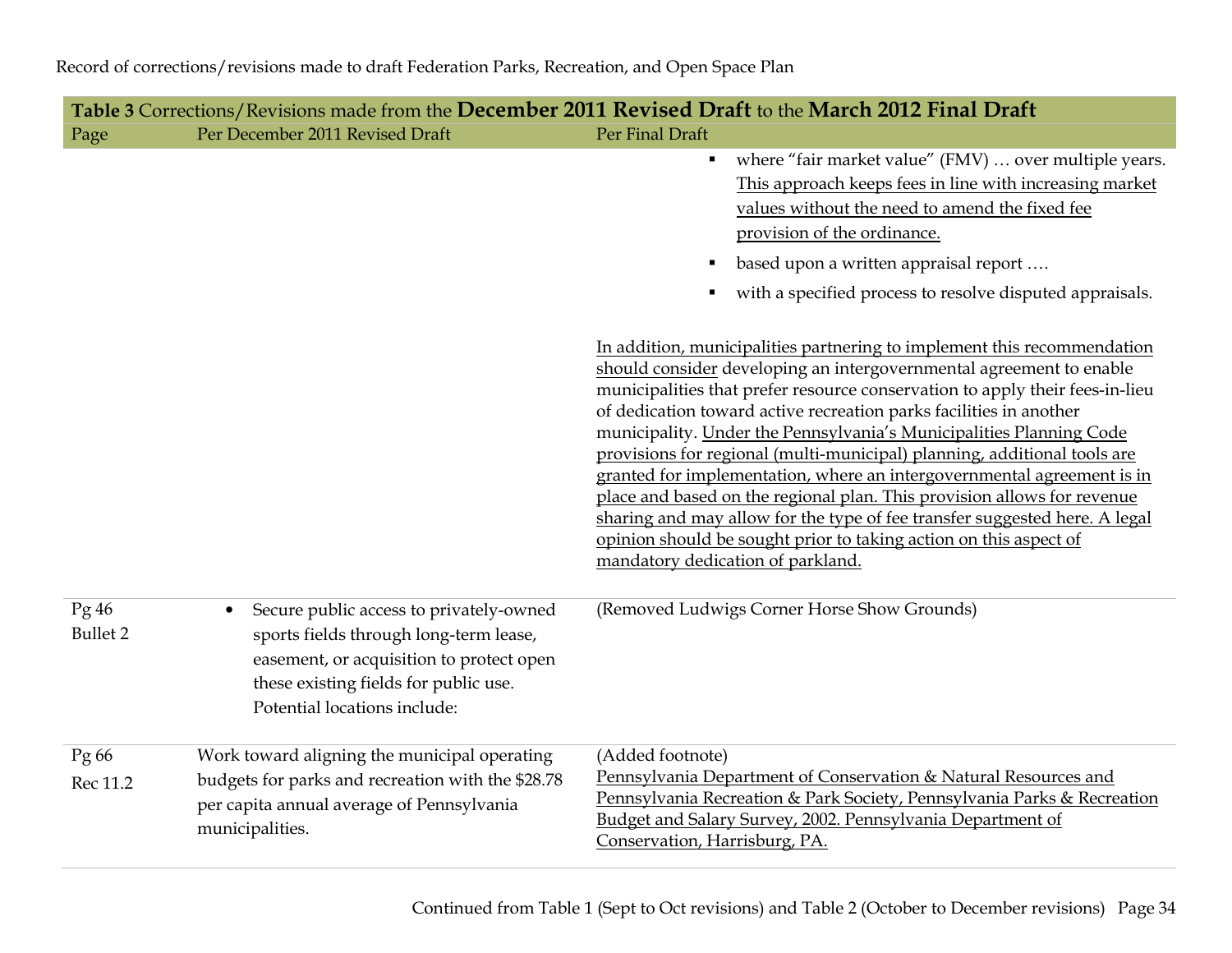**Table 3** Corrections/Revisions made from the **December 2011 Revised Draft** to the **March 2012 Final Draft** Page Per December 2011 Revised Draft Per Final Draft Pg 81 (Rec) 1.4 in Table Steps: 1. Review model standards and provisions for parkland, open space and trails Steps: 1. Review recommended standards and provisions for parkland, openspace and trails App 1 Pg A1-3 Table A1.4 (Deleted table column: Urbanized Area (acres)) App 2 Pg A2-9 Four sites acquired by ECT…total 111.3 acres of land. Three sites acquired by ECT…total 51.4 acres of land.App 2 Pg A2-16 Table A2-6 Longstreth Academy, East Vincent Longstreth Academy, East Coventry App 2 Pg A2-17 Longstreth Training Academy is located at 88 Wells Road in East Vincent Township Longstreth Training Academy is located at 88 Wells Road in East CoventryTownship App 2 Pg A2-19 There are 13 township-owned sites on 395.6 acres held in reserve for future parkland development There are 13 township-owned sites on  $411.0$  acres held in reserve for future parkland development App 2 Pg A2-20 This analysis applied to Northern Chester County results in a deficiency of 230.5 acres for the 2010 population. If all the undeveloped land in holding for public parks was developed and there was no additional increase in population, the region would have a surplus of 226.2 acres. Even so, projected regional growth through 2030 would not fully absorb the surplus parkland. However, this analysis is simply a land acreage calculation and does not account for the types of recreational facilities provided in the parks and those desired by residents. A detailed sports field level of service analysis has been prepared and is This analysis applied to Northern Chester County results in a deficiency of 252.3 acres for the 2010 population. If all the undeveloped land in holding for public parks was developed and there was no additional increase in population, the region would have a surplus of 204.3 acres. Even with projected population growth through 2030, there is likely to be surplus parkland. However, this analysis is simply a land acreage calculation and does not account for the development of parkland for recreational use, i.e. the availability and types of recreational facilities provided in the parks, and their match to residents' needs. This requires a local analysis of residents'' needs and comparison to available parkland and acquisition rates. An analysis of municipal mandatory dedication of parkland is reported in Appendix 8.

Record of corrections/revisions made to draft Federation Parks, Recreation, and Open Space Plan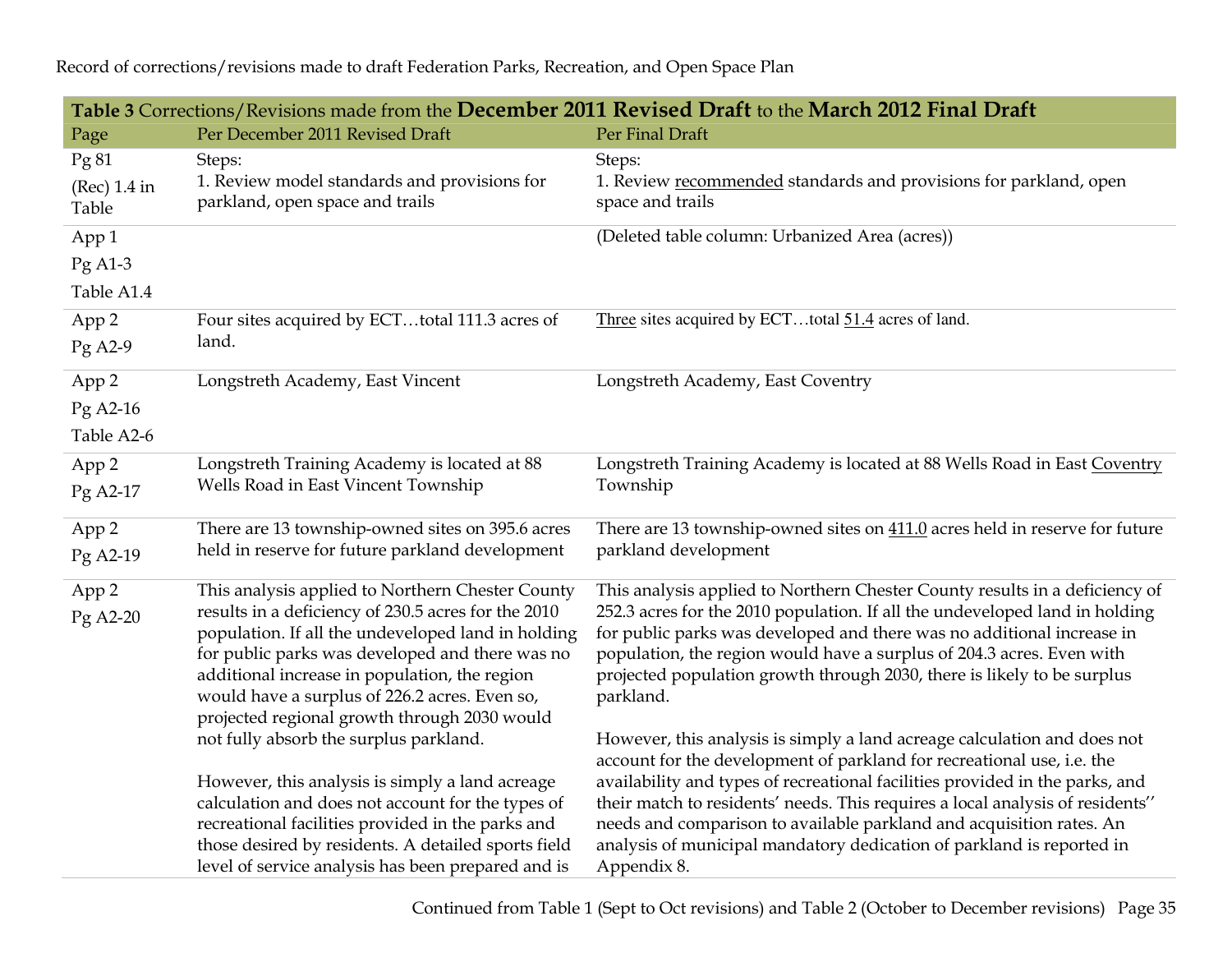| Table 3 Corrections/Revisions made from the December 2011 Revised Draft to the March 2012 Final Draft |                                                                                                                                                                                                                                                                                                     |                                                                                                                                                                                                                                                                                                                                                                                                                                |  |  |
|-------------------------------------------------------------------------------------------------------|-----------------------------------------------------------------------------------------------------------------------------------------------------------------------------------------------------------------------------------------------------------------------------------------------------|--------------------------------------------------------------------------------------------------------------------------------------------------------------------------------------------------------------------------------------------------------------------------------------------------------------------------------------------------------------------------------------------------------------------------------|--|--|
| Page                                                                                                  | Per December 2011 Revised Draft                                                                                                                                                                                                                                                                     | Per Final Draft                                                                                                                                                                                                                                                                                                                                                                                                                |  |  |
|                                                                                                       | reported in Appendix 8.                                                                                                                                                                                                                                                                             | A detailed sports field level of service analysis has been prepared and is<br>reported in Appendix 9.<br>A composite level of service analysis is presented in Appendix 10.                                                                                                                                                                                                                                                    |  |  |
|                                                                                                       |                                                                                                                                                                                                                                                                                                     | Revised table - see end                                                                                                                                                                                                                                                                                                                                                                                                        |  |  |
| App 2<br>Pg A2-22                                                                                     | The Region holds more than 400 acres of land in<br>14 tracts for future parkland development. Of the<br>14 sites in holding as future parkland, only the<br>Snyder Avenue Park                                                                                                                      | The Region holds more than 400 acres of land in 13 tracts for future<br>parkland development. Of the 13 sites in holding as future parkland, only<br>the Snyder Avenue Park                                                                                                                                                                                                                                                    |  |  |
| App <sub>2</sub><br>Pg A2-24                                                                          | (Finding 9)<br>A conventional analysis of local parkland applied<br>to the Region results in a deficiency of 230.5 acres<br>of developed local parkland for the 2010<br>population.                                                                                                                 | A conventional analysis of local parkland applied to the Region results in a<br>deficiency of 252.3 acres of developed local parkland for the 2010<br>population.                                                                                                                                                                                                                                                              |  |  |
| App 3<br>$Pg$ A3-3<br>Bullet 3 after<br>table                                                         | Towpath Park, Kenilworth Park, Kimberton<br>Community Park, Pine Creek Park, and<br>Andrew Evans Park have walking paths.<br>These paths provide a smooth surface for<br>internal circulation. Their functionality to<br>support walking for fitness varies with their<br>length and configuration. | Ellis Woods, Towpath Park, Kenilworth Park, Kimberton Community<br>$\bullet$<br>Park, Pine Creek Park, and Andrew Evans Park have walking or<br>"fitness" paths. These paths provide a smooth surface for internal<br>circulation. Their functionality to support walking for fitness varies<br>with their length and configuration. None offer facilities for strength-<br>building, flexibility or other aspects of fitness. |  |  |
| App 3<br>Pg A3-6<br>P <sub>1</sub>                                                                    | Trails are also present though most are laid out<br>for internal circulation, and none offer facilities<br>for fitness beyond walking.                                                                                                                                                              | Trails are also present though most are laid out for internal circulation, and<br>none offer facilities for strength-building, flexibility or other aspects of<br>fitness.                                                                                                                                                                                                                                                     |  |  |
| App 6<br>Pg A6-6                                                                                      |                                                                                                                                                                                                                                                                                                     | (Replaced Survey Figure 4 with revised Survey Figure 4)                                                                                                                                                                                                                                                                                                                                                                        |  |  |
| App 7                                                                                                 | According to the Pennsylvania Department of                                                                                                                                                                                                                                                         | (Added footnote)                                                                                                                                                                                                                                                                                                                                                                                                               |  |  |
| Pg A6-19                                                                                              | Conservation and Natural Resources the average<br>annual municipal investment in parks and<br>recreation is \$28.78 as adjusted for inflation.                                                                                                                                                      | Pennsylvania Department of Conservation & Natural Resources and<br>Pennsylvania Recreation & Park Society, Pennsylvania Parks & Recreation<br>Budget and Salary Survey, 2002. Pennsylvania Department of<br>Conservation, Harrisburg, PA.                                                                                                                                                                                      |  |  |
|                                                                                                       |                                                                                                                                                                                                                                                                                                     |                                                                                                                                                                                                                                                                                                                                                                                                                                |  |  |

Record of corrections/revisions made to draft Federation Parks, Recreation, and Open Space Plan

Continued from Table 1 (Sept to Oct revisions) and Table 2 (October to December revisions) Page 36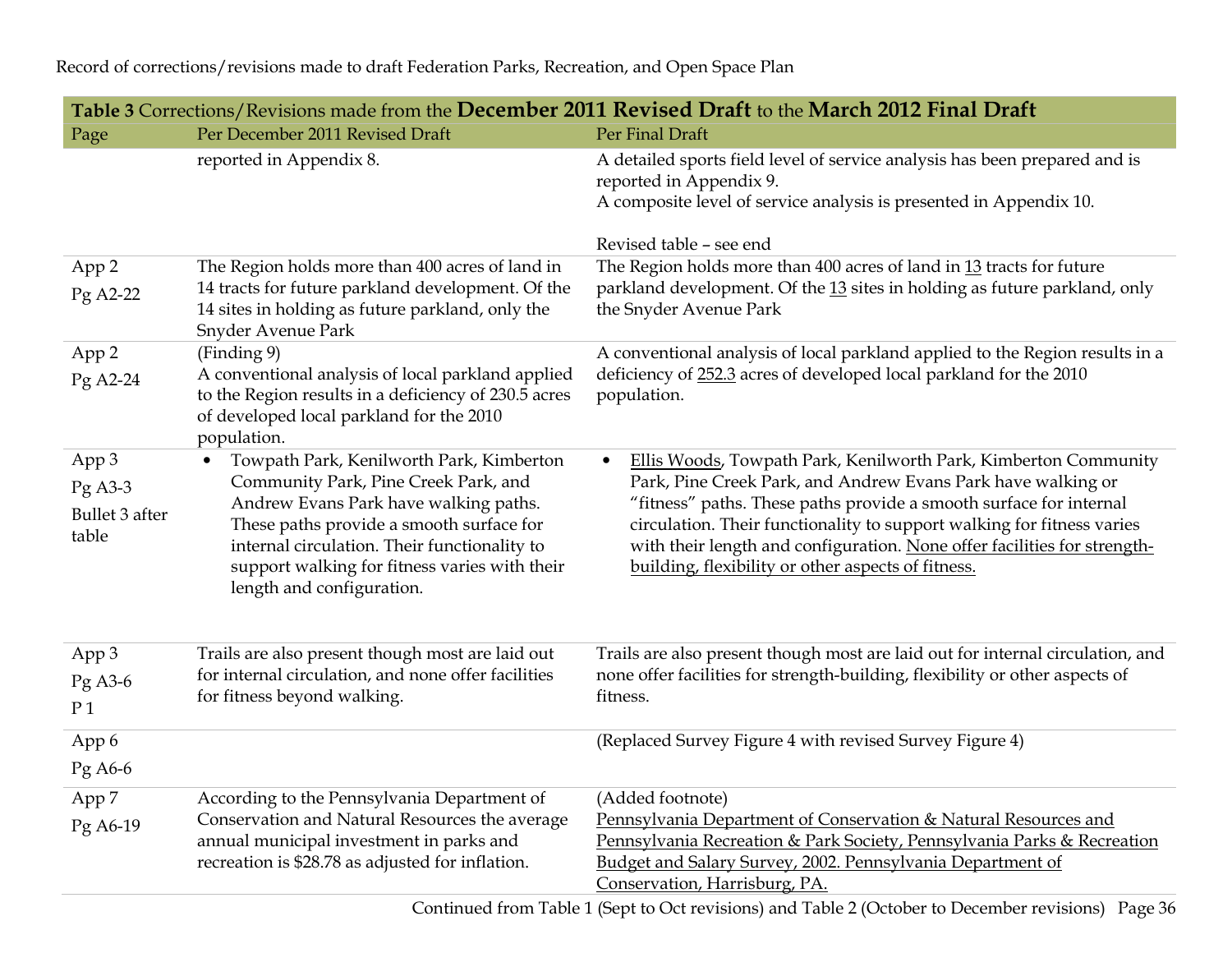|                               |                                                                                                                                                                                                                                                                                                                                               | Table 3 Corrections/Revisions made from the December 2011 Revised Draft to the March 2012 Final Draft                                                                                                                                                                                                                                      |  |  |
|-------------------------------|-----------------------------------------------------------------------------------------------------------------------------------------------------------------------------------------------------------------------------------------------------------------------------------------------------------------------------------------------|--------------------------------------------------------------------------------------------------------------------------------------------------------------------------------------------------------------------------------------------------------------------------------------------------------------------------------------------|--|--|
| Page                          | Per December 2011 Revised Draft                                                                                                                                                                                                                                                                                                               | Per Final Draft                                                                                                                                                                                                                                                                                                                            |  |  |
|                               |                                                                                                                                                                                                                                                                                                                                               | (Corrected page numbering in this chapter from A6- to A7-)                                                                                                                                                                                                                                                                                 |  |  |
| App 8                         | East Vincent and South Coventry follow the most                                                                                                                                                                                                                                                                                               | <b>East Coventry, East Vincent and South Coventry follow the most common</b>                                                                                                                                                                                                                                                               |  |  |
| A8-4                          | common practice of specifying an acreage (or<br>square footage) to be dedicated based on the<br>number of residential units<br>East Coventry, East Pikeland and North Coventry<br>require a percentage of the proposed development to<br>be dedicated, based on the proposed use.                                                             | practice of specifying an acreage (or square footage) to be dedicated based<br>on the number of residential units<br>East Pikeland and North Coventry require a percentage of the proposed<br>development to be dedicated, based on the proposed use.                                                                                      |  |  |
| App 8<br>A8-5<br><b>Table</b> | East Coventry, Fee-in-Lieu, None                                                                                                                                                                                                                                                                                                              | East Coventry, Fee-in-Lieu, Value of fee-in-lieu of dedication is to be equal to<br>the total fair market value of the required land.                                                                                                                                                                                                      |  |  |
| App 8                         | Findings                                                                                                                                                                                                                                                                                                                                      | Findings                                                                                                                                                                                                                                                                                                                                   |  |  |
| A8-9                          | 1. East Vincent and South Coventry follow the<br>most common practice of specifying an<br>acreage (or square footage) to be dedicated<br>based on the number of residential units<br>2. East Coventry, East Pikeland and North<br>Coventry require a percentage of the proposed<br>development to be dedicated, based on the<br>proposed use. | East Coventry, East Vincent and South Coventry follow the most<br>1.<br>common practice of specifying an acreage (or square footage) to be<br>dedicated based on the number of residential units<br>East Pikeland and North Coventry require a percentage of the<br>2.<br>proposed development to be dedicated, based on the proposed use. |  |  |